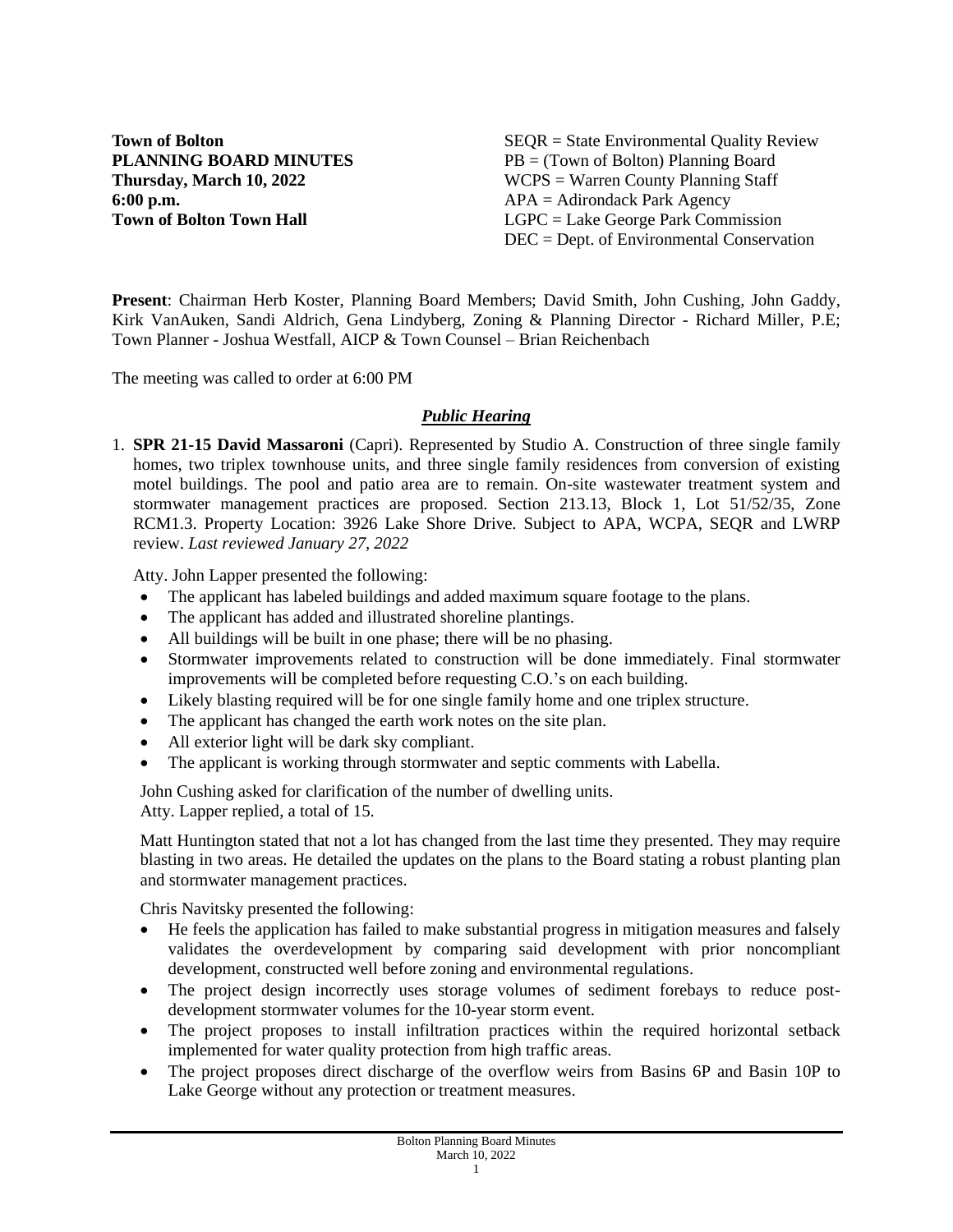- No subsurface investigation was provided for Pond 10P, the infiltration basin closest to Lake George.
- The stone sumps for Basins 5P, 6P 8P and 9P providing stormwater treatment in cold weather conditions extend into groundwater or bedrock eliminating treatment.
- The stormwater calculations claim 0.9 acres of "Woods" on the east side of Rt 9N in postdevelopment conditions, which misrepresents land cover and underestimates runoff.
- The project fails to meet the requirement of LWRP to restore natural resources such as soil restoration for the extensive pavement removal, which is also referenced in the NYS Stormwater Design Manual.
- The project should be required to follow the LWRP policy requirements to "restore natural protection features" by "using vegetative approaches for natural shoreline features."
- The current design proposes not one planting along the shoreline.
- The existing subsurface disposal fields should be located, and the soils removed to prevent nutrient loading.
- According to the New York State Department of Environmental Conservation Wastewater Design standards for Lake George, pressure distribution is required for gravel-less geotextile sand filters.
- The HOA covenants must include that no spa tubs or garbage grinders are permitted in the development.

Rod Cornelius, adjacent homeowner on the west side, and with a financial interest in a motel to the north of the property, presented the following for consideration:

- He had his attorney John Caffrey submit a letter.
- The presentation submitted to the ZBA showed a reduction in site coverage by approximately 85 less than what was originally there which he believes is incorrect.
- He is alarmed by the elevations as all of the buildings are apparently 3 stories.
- He sees nothing in where the ZBA's approves square footage for homes.
- From the planning perspective, this is far more than a reduction in intensity and density.
- It is his position that the Planning Board should determine what the square footage should be.
- Very large homes are proposed, and everything that was there before was only one-story.
- He was under the impression that there were supposed to be deed restrictions in the HOA agreement.
- The applicant should provide clarity on the building phases.

Kim Cornelius stated that they have a substantial financial investment in Treasure Cove Resort and a house across the street. She urged the Planning Board to consider specific building parameters limiting their size and to provide clear and definitive guidelines on what could be built. She asked for limitations on construction hours and prohibiting work on weekends in order to limit any harm to surrounding businesses.

Atty. Lapper stated the following in response:

- Square footage footprints were in the ZBA and Planning Board applications.
- None of the structures are three stories; they are all two-story homes and there may be walkouts on one or two of the homes.
- The triplexes have the largest square footage as they consist of three homes, not one.
- This will be a much quieter area when considering the former development versus the proposed 15 single family homes.
- The proposal will result in a compliant stormwater and an upgraded septic system.
- During the construction phase there will be construction impacts but development in at one time, in one phase will work to assuage negative impacts.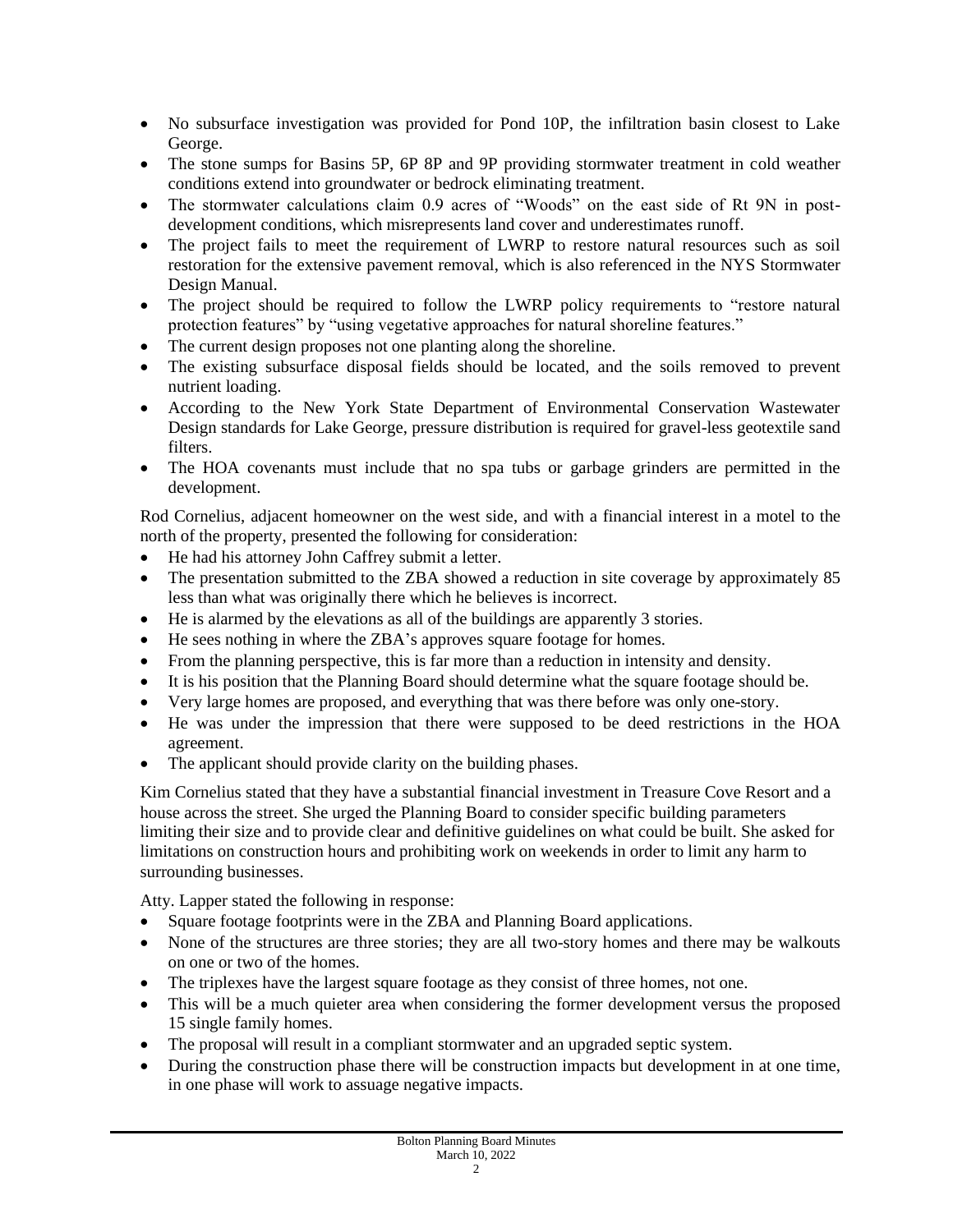• The applicant will have to come back to the Board for site plan review for each of the buildings, but they can never be bigger than the footprints that are on the plans now.

Dave Massaroni – Applicant, stated the following:

- Demolition was completed within a weeks' time as he is very conscious of the effects of construction and the rights of nearby property owners' quiet enjoyment.
- Because of the grade of the elevation, they will have some walkout basements.
- The townhouses are roughly 1,100 sq. ft. per footprint which comes out to about 3,100 sq. ft. per unit.

Mr. Massaroni continued, saying that they can't really count the basement as a story. Herb Koster stated that if it is a walkout basement, it is counted as living area.

Mr. Masseroni stated it was a basement.

Gena Lindyberg stated that APA regulations state that the basement is considered a story.

Atty. Lapper stated that to the extent that it is a walkout basement, part of it will be living space.

Gena Lindyberg asked if the building heights would be within the Bolton regulations. Atty. Lapper replied yes.

Rod Cornelius detailed how he got the calculations of 75,000 sq. ft. He said he would like to know the square footage of all these buildings combined.

Herb Koster said that the town has a Zoning Administrator who reviews plans prior to the Board meeting.

Mr. Cornelius stated he had not seen anything on the square footage on the building other than the footprint. His attorney has requested this information and has not received anything as of yet. He further stated that at this point in time there is certainly not less density from what originally existed.

Atty. Lapper stated that he believes the confusion is that what the ZBA approved was the footprints, which is less. They did not need height variances. The footprints can't be any bigger than what the ZBA approved.

Kirk VanAuken asked if the footprint shown on the drawing is of one story or the combination all the livable space.

Herb Koster said that the full extremity of the footprint includes the overhangs of the roof. Atty. Lapper stated this is correct the footprint is not a combination of all the livable space. And that stormwater was calculated based on this.

Atty Lapper further stated that the applicant was in the final stages of the stormwater review with LaBella and are just waiting for a signoff letter from them.

John Cushing stated that according to the plans there is an increase in square footage.

Mr. Huntington said to clarify, the square footage areas he is looking at is buildings to total impervious area, not just building to building. Overall, there was a net reduction, there was 27,000 sq. ft. of buildings and now there is 37,000 sq. ft. of total impervious cover so there is a reduction of 32% on the site of total impervious area.

Sandi Aldrich inquired if the septic fields were removed during demolition.

Mr. Massaroni replied not at this time, but they will be during the development.

Mr. Huntington stated that all the tanks have been located on the plans and that the abandonment procedure is noted on the site plan materials.

Gena Lindyberg asked about shoreline planting they had requested.

Mr. Anthony stated they would have shrubs and bushes for stormwater management between the buildings and the lake. They have also added some trees as requested in front of and on the sides of the townhouse buildings in addition to the buffers on the north and south property lines all the way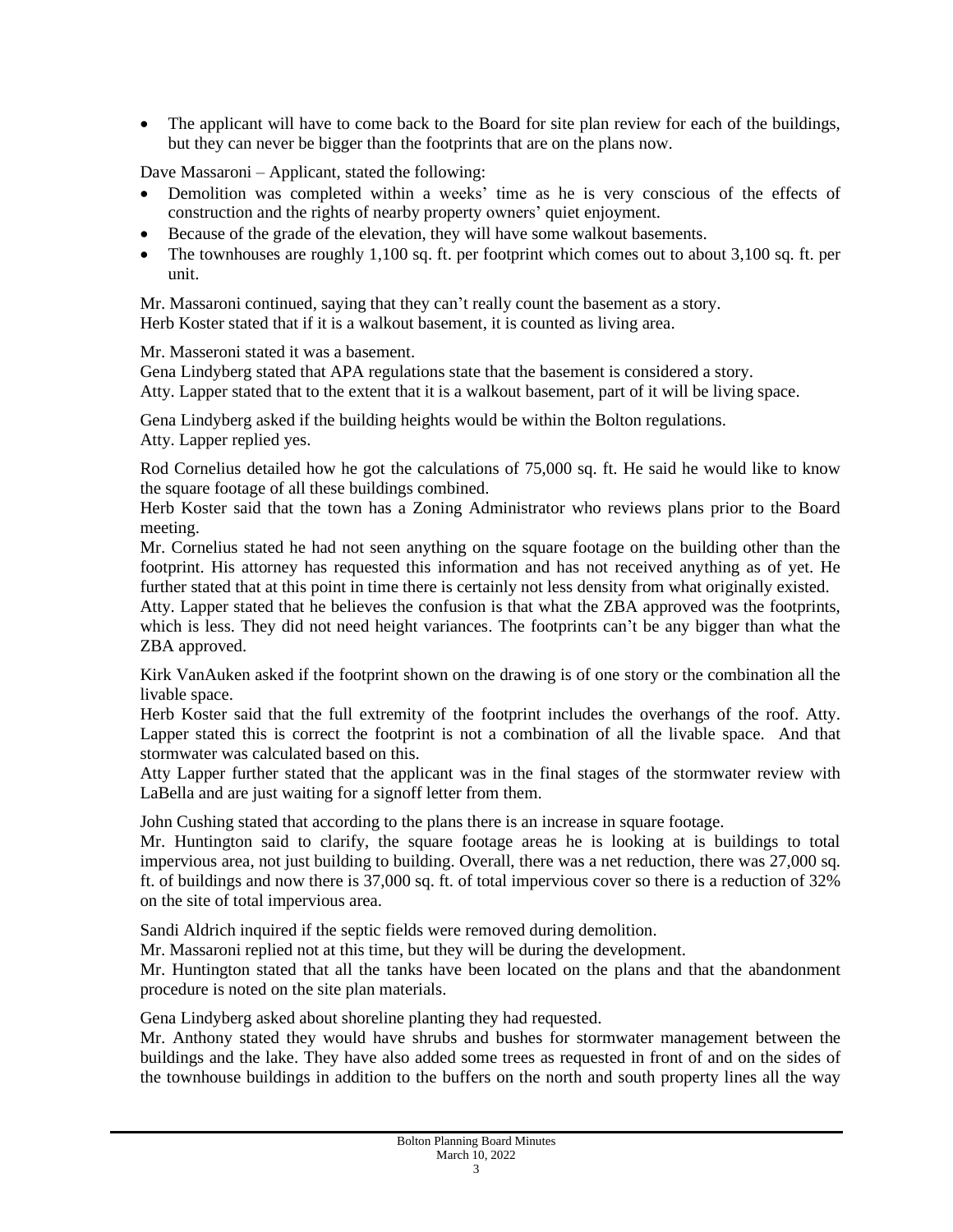down to the lake. On the shoreline they have a beach so they will not be proposing any changes along the beach area and everything there will stay.

Sandi Aldrich asked about the proposed tree sizes.

Mr. Anthony stated this was the planting size, not the mature height.

Josh Westfall reported that the Board had asked for verbiage for limitation on size of building and stipulations that it could not be revised at the last meeting. He noted that the applicant has submitted Drawing C1-10, indicating maximum footprint areas for the new buildings, and that the Planning Board should determine if that is acceptable.

Mr. Westfall also detailed that phasing was a concern of the Boards at the last meeting although tonight, the applicant stated that construction would occur in one phase. Mr. Westfall suggested that this needs to be determined correct.

John Gaddy stated he shares the concerns for the plantings, and that he is looking for more than just "some trees on the sides of the buildings".

With development of this size, he would like to see the structures broken up with trees that did not obstruct the view.

He stated that his focus is that there is some way to soften the appearance of large buildings with a vegetation that can be maintained.

Kirk VanAuken said that looking at the single-family dwelling structure on the north side, closest to the water, it is much bigger than what used to be there, and the planting plan is only shrubs and not anything that will break up the façade and that the duplex will be even larger in length and only has a couple of trees. He further stated that the applicant should also need to look at a maintenance plan to maintain this vegetative screen.

John Gaddy agreed and stated that they can be planted so that the owner can enjoy the view.

Mr. Anthony explained the typical way they do planting for townhouses. Typically, they would put a major tree on the common wall in front of the building and trees on either end of the building with other landscaping below.

He presumes the single-family dwelling will be coming back to the Board so they will be able to add anything they are looking for during Site Plan Review.

Herb Koster asked how they were doing with the HOA the Board had requested.

Atty. Lapper said that it was a condominium plan that has to be submitted to the Attorney General [NYS] and they have not gotten into that as of yet.

Herb Koster asked if they would be including every building in this including the private homeowners. Atty. Lapper replied yes.

Gena Lindyberg asked about blasting.

John Gaddy said that the drilling is a huge issue too.

Herb Koster stated they could not be drilling all summer long with commercial properties on either side that make their money in two months of the year.

Atty. Lapper said they understood, and they would specify that it will happen over a short period of a couple of weeks. The developer will do all the earth work and put in all the foundations in one phase and then it is just putting up the buildings.

John Gaddy asked about perc tests that were performed.

Mr. Huntington stated that this was a requirement by DEC.

John Cushing asked how it affected perc tests if done in the winter.

Mr. Huntington said it did not.

Rod Cornelius said his attorney is requesting that his well be inspected before any drilling is started. They only have one well servicing the whole resort.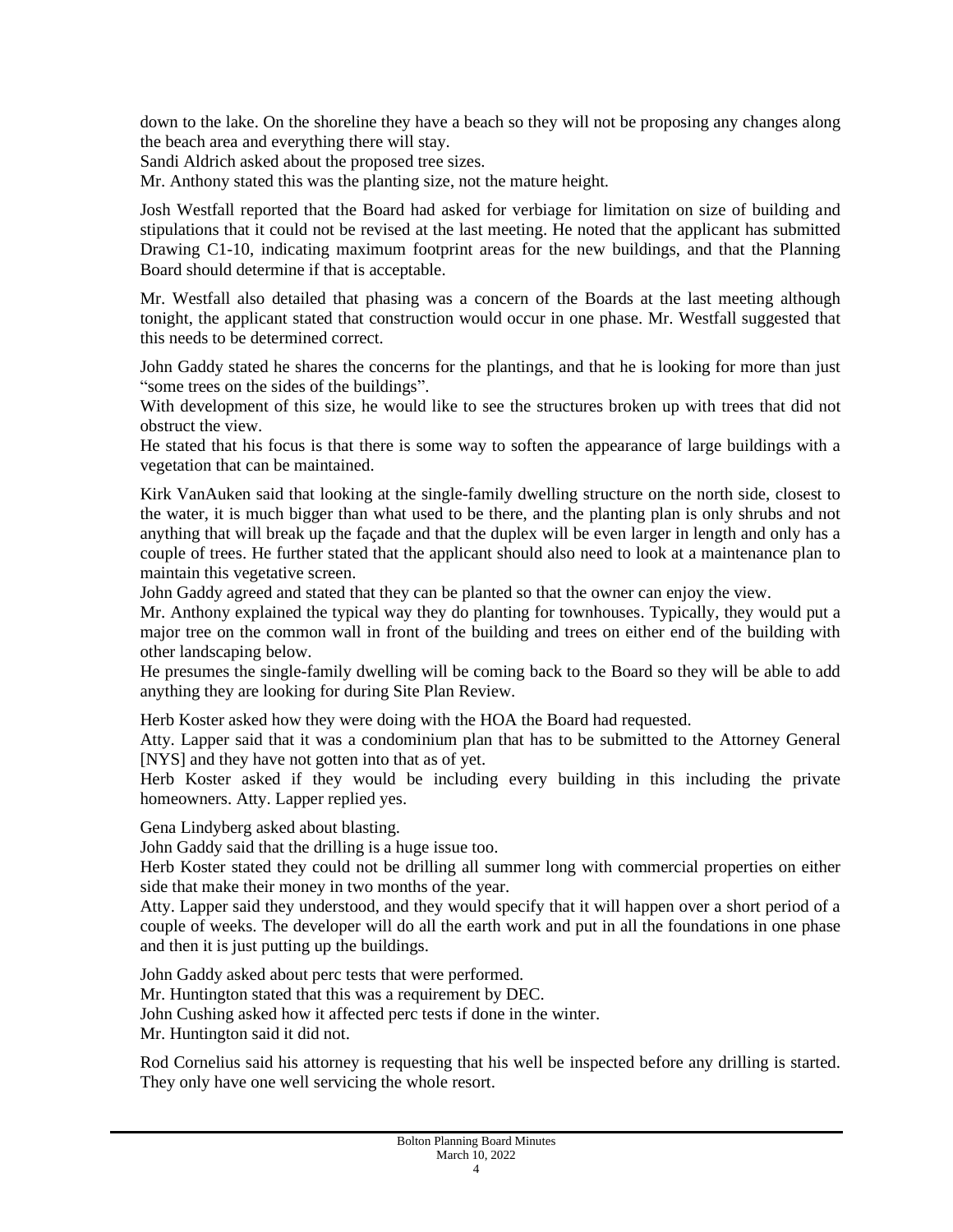Atty. Lapper stated that they would be hiring professional blasters who would do a blasting study and they would be liable for anything that may go wrong. They will certainly inspect Mr. Cornelius's well as he requested.

The Board asked for:

- 1. More plantings to break up the structures, while still allowing a view.
- 2. A maintenance plan for a vegetative screen added to the plans.
- 3. A rendering of the townhouses with the vegetation.
- 4. Schedule of times of development and drilling and blasting.

## **RESOLUTION:**

**Motion by** John Gaddy to extend the Public Hearing for SPR21-22 for additional information at the April 14, 2022, regularly scheduled meeting.

```
Seconded by Sandi Aldrich.
```
# **All in Favor. Motion Carried.**

**2. SD 21-02 Twin Bolton Residential Sub-division,** Twin Bolton, LLC. Represented by Studio A. Subdivision for six townhouses (two triplex units) and 15 single family lots. Section 186.06, Block 1, Lot 14.1 and Section 186.07, Block 1, Lot 13, Zone RM1.3 and RL3; Property Location: 4799 Lake Shore Drive. Subject to WCPA, SEQR and LWRP review*. Last reviewed January 27, 2022.*

Atty. Jon Lapper presented the following:

- They are working with DEC and LaBella for the stormwater and septic review.
- They have submitted a rendering of the town home buildings and the exact sizes on the subdivision lots.
- They are looking for comments from the public at this time.
- They disagree with the Lake George Waterkeeper- Mr. Navitsky about a stream on the property.

Gena Lindyberg asked where the septic system for the house across the road (west side) was located on the plans.

Mr. Huntington depicted it on the plans.

Kirk VanAuken stated they do not have that in their plans.

Sandi Aldrich asked for clarification on the septic fields on the plans.

Mr. Huntington stated in the RL3 zone the septic systems will be onsite specific to the house and everything in the RL1.3 zone will be using a common system.

John Gaddy asked at what point in time will the site look like the plan they are depicting. Atty. Lapper stated the townhouses at the road will be put in immediately.

Chris Navitsky provided renderings to the planning Board, professional staff, and Town Attorney, and discussed the following:

- He recommends the Planning Board require a natural resources protection plan to be included with the submission that would address the requirements of Local Waterfront Revitalization Program (LWRP) policies.
- The project proposes significant clearing of a hillside to accommodate several single-family lots, which was noted as a main Town concern in the LWRP.
- There are existing streams and wetlands that appear to be impacted on the site, which may require United States Army Corp of Engineers/ New York State Department of Environmental Conservation permits, and the protective measures of the Town should be respected.
- The extensive grading will exceed the allowable limits of the Town Zoning Code and a variance should be required.
- The stormwater management plan falls short of permitting requirements as evident by the outstanding technical review letters.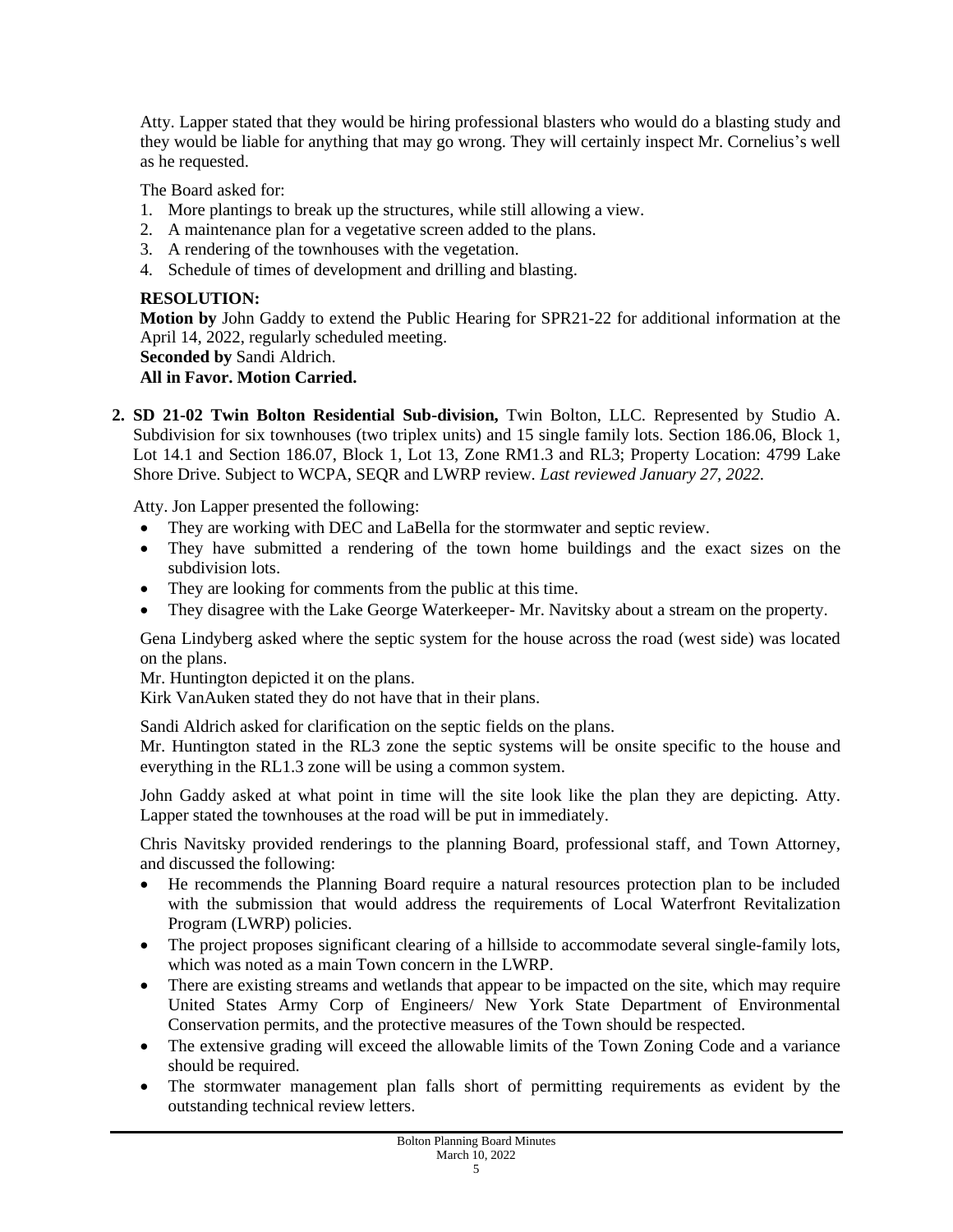- The Lake George Waterkeeper recommends the Planning Board apply the policies of the LWRP and apply Town Code §200-46.10, §200-37(B)(6) and Chapter 125 during deliberation of the subdivision application.
- The proposed subdivision proposes significant disturbance and grading on the hillside resulting in significant clearing that will impact the Town's environmental and aesthetic qualities and cause water quality impacts.
- He has concern regarding the future compliance with the clearing and grading plan, especially considering recent subdivision developments where clearing exceeded the tight limits that the plans indicated.
- There are two streams on the property that should be incorporated into the site design and improve protection measures.
- It appears a variance is required for cut and fill exceeding the allowable limit as per Town Code §200-46.10.
- There are significant outstanding technical review comments and concerns regarding the proposed stormwater management plan including:
	- 1. Failure to demonstrate compliance with post-development 10-year storm volume reduction requirement (only flow quantities are shown)
	- 2. Failure to provide subsurface soil investigations to demonstrate separation requirements (site has high groundwater and bedrock in areas of proposed infiltration basins); and,
	- 3. Concern about complying with volume reduction requirements when using practices that will not infiltrate, i.e., pocket pond and pocket wetland.
- The proposed development scheme should incorporate an ecological, watershed-based approach to stormwater management that reflects actual hydrologic conditions instead of the proposed endof-pipe, bottom-of-the-hill solution. This can be accomplished by implementing Low Impact Development, placing stormwater controls close to the source, spreading infiltration and recharge throughout the site mimicking natural forest conditions.
- He recommends the Planning Board to table the application and request project changes to reduce the extensive disturbance and clearing, implement stormwater management measures to better reflect natural hydrology and comply with the Town of Bolton LWRP.

John Gaddy asked if the rendering had further hillsides behind the rendering provided. Mr. Navitsky stated the rendering was from an actual photo from the lake.

Atty. Lapper stated the proposed development would not look like a "cow pasture" and that one would not even see the homes up on top (of the hill's crest). Mr. Navitsky's rendering was absolutely not what they are proposing or what this project is. Their project had an extensive planting plan, and they are staying away from the streams.

Herb Koster asked about the pocket wetland having absorption.

Mr. Huntington stated it would be a wetland that they were creating, and it would have soils that can absorb. It is an extension to an existing wetland. He stated that these are approved stormwater practices, not every stormwater practice has to infiltrate, there are many other approved stormwater practices than infiltration systems.

Mr. Anthony stated he disagreed with Mr. Navitsky, and he has not taken into consideration replanting, regeneration of vegetation, or maintenance programs that have been proposed for the project. Secondly in regard to the streams, StudioA has documentation from DEC, LGPC, WCSW & the APA that neither is considered a stream.

John Gaddy asked that they be cognizant and the LWRP requirements addressing pedestrian safety.

Sandi Aldrich asked for a correction on C-1.1 drawing 1 of 1 pertaining to a note for a driveway easement to lot 13.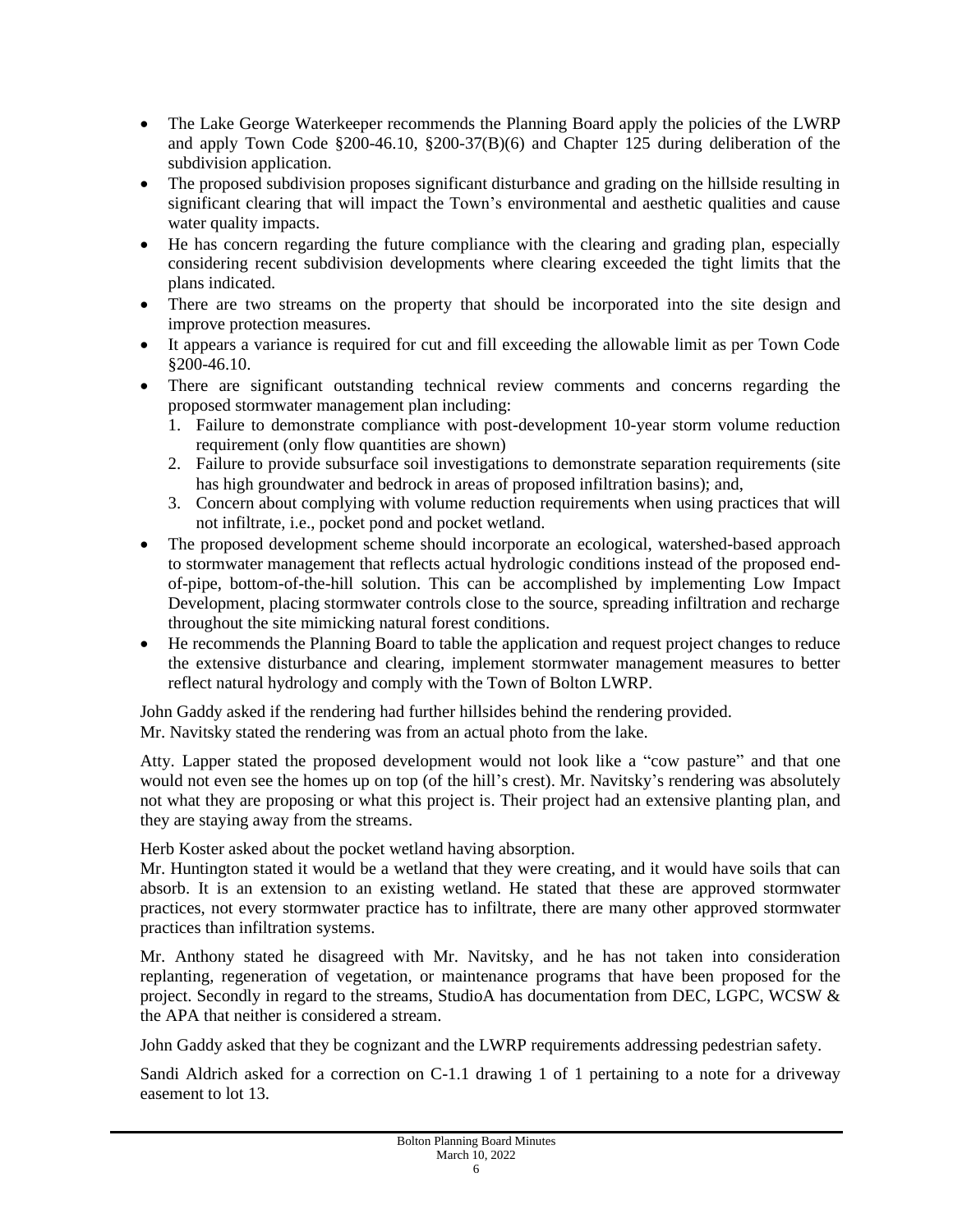John Gaddy asked what a living wall was.

Mr. Huntington stated it was a mechanically stabilized earth wall that uses geo grid to hold the soil back.

Mr. Navitsky responded that he looks forward to an ecological discussion on this project and as there was no replanting plan presented so they could not use it on the rendering they presented.

Kirk VanAuken inquired about receiving a planting plan.

Mr. Anthony stated that the homes would have planting plans at site plan review.

Herb Koster stated they would want them right away for the road, townhouses, and the stormwater basins.

John Gaddy stated they had a concern about keeping the hill sides vegetated.

Atty. Lapper said they could do a planting plan now for the basins and the roadway with a note on the subdivision plan that everyone would need to come in for site plan review. Sandi Aldrich said they need a planting plan for the townhouses down front.

John Gaddy said he would like to see information about enhanced pedestrian safety.

### **RESOLUTION:**

**Motion by** Kirk VanAuken to extend the Public Hearing for SPR21-22 for additional information to the April 14, 2022 regularly scheduled meeting.

**Seconded by** Sandi Aldrich.

#### **All in Favor. Motion Carried.**

### *Regular Meeting*

Chairman Koster asked if there were any changes or corrections to the February 10, 2022 minutes.

**RESOLUTION: Motion by** Sandi Aldrich to approve the February 10, 2022 minutes as presented. **Seconded by** Gena Lindyberg. John Gaddy & John Cushing abstained. **All others in Favor. Motion Carried.** 

### *Site Plan Review*

**1. SPR 22-01 Lake George Club.** Represented by Hutchins Engineering. Applicant seeks Site Plan Approval for the construction of a 60' x 80' maintenance building across NY 9N from the Lake George Club. Stormwater management practices are proposed. Section 213.09, Block 1, Lot 6. Zone RM 1.3. Property Location: 4000 Lake Shore Drive. Subject to WCPA, APA, SEQR and LWRP review.

Tom Hutchins of Hutchins Engineering presented the following:

- The applicant would like to add a larger more functional maintenance building.
- This will only be used as a maintenance and storage building for equipment.
- The applicant will store five to six boats in this building too.
- The building would be on the west side of NY-9N.
- Ingress and egress to the site will be over an old road which has already been cut in.
- This is a year-round building to be used only by the maintenance group.
- The applicant has looked at options on the east side of the property, but it is not suitable for their needs.
- This building will have an office and a bathroom for maintenance personnel.
- There will be a well and a septic holding tank.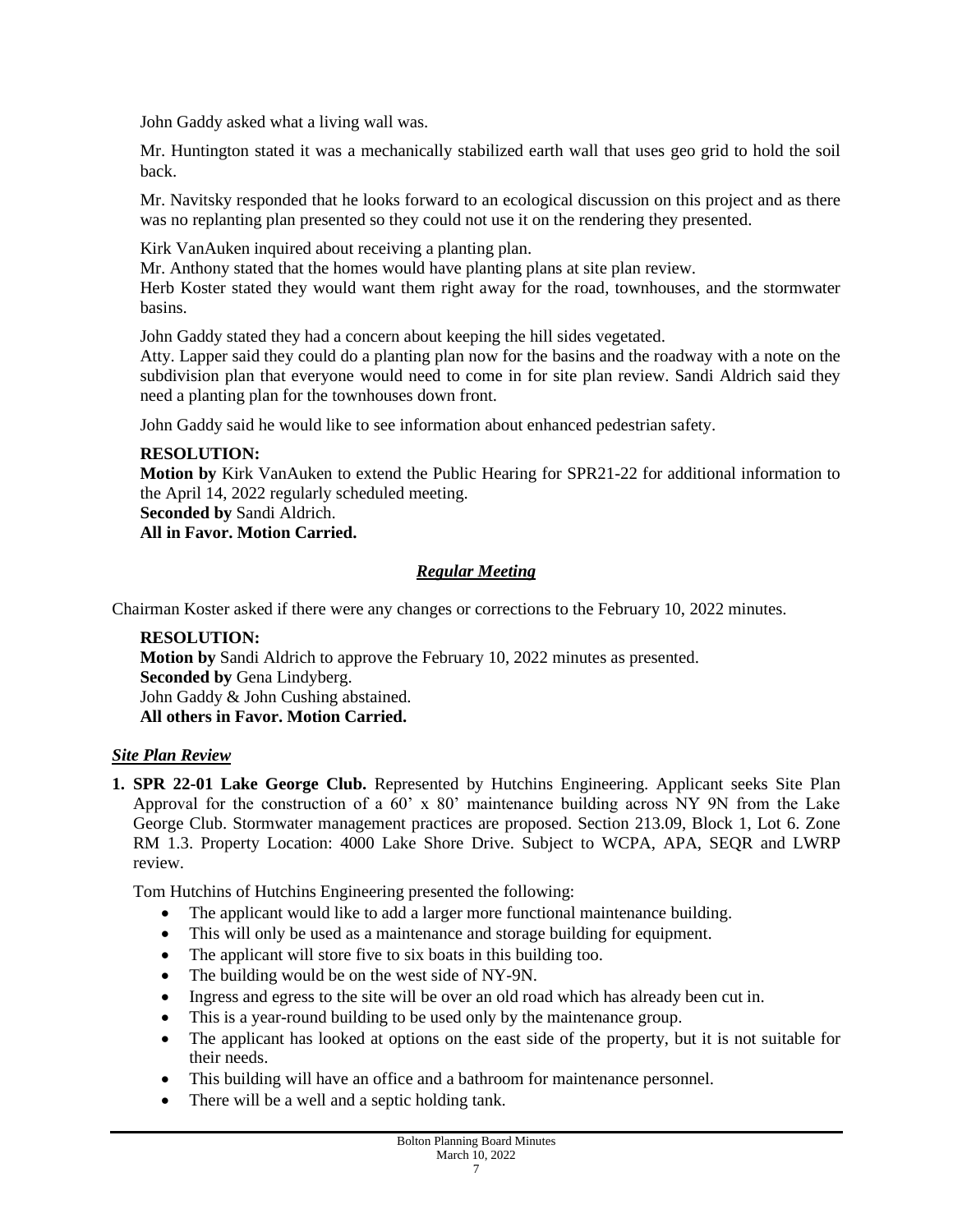- The applicant has taken every effort to minimize clearing for this project.
- The property is 57 acres total; 44 acres are located on the west side of NY-9N.
- The building will be located about 180' from the road.
- There is a small intermittent stream coming from a man-made pond.
- The stream crosses NY-9N to the property on the east side.
- He detailed the proposed stormwater mitigation on the plans.
- There has been a landscape plan prepared with numerous plantings.
- The applicant has received variances from the ZBA earlier in the week.
- This will have just over a 6' cut to create a safe driveway and a 6' fill in front of the building for access.
- This will be a wood frame metal building which will be dark brown or black with overhead doors on one end.
- They have met with DOT engineers, and they concur that the existing drive is in the appropriate location.
	- o They will have to provide DOT with a detailed plan.

Gena Lindyberg asked if this building and site would be used by anybody other than maintenance personnel or for parking.

Mr. Hutchins replied, no.

John Gaddy asked about the extensive clearing on the west side of the building.

Mr. Hutchins replied, it would be to maneuver vehicles, and it would be resurfaced and relandscaped.

John Gaddy asked how they would be pitching the stormwater away from the steam. Mr. Hutchins detailed the stormwater mitigation on the plans.

John Gaddy asked if there would be tank storage of fuel.

Mr. Hutchins stated that there were no provisions for fuel storage tanks in the building and that they would have gas cans.

Herb Koster asked if the septic was a pump out system. Mr. Hutchins replied yes, it would be a holding tank.

Sandi Aldrich asked if the building would be visible from 9N.

Mr. Hutchins stated he doubted it would be seen at all during full foliage and very little when there was no foliage.

John Gaddy said he believed it was well positioned. He said he will be requiring dark sky compliant exterior lighting.

Sandi Aldrich asked if they planned on having lighting on the drive. Mr. Hutchins replied that they do not.

Herb Koster asked about site distances on the entrance. Mr. Hutchins stated they had not done this yet. He said DOT would require them.

John Cushing asked if there would be boat maintenance at the building. Mr. Hutchins replied no this is for winter storage of the Club's boats. There would not be oil changes or acid washing of the boats.

John Cushing asked if there was an area for a firetruck turnaround. Mr. Hutchins stated it was close and he would verify it.

John Cushing asked if Mr. Hutchins had any concerns of melt off and runoff from the building to the stream.

Mr. Hutchins replied, no.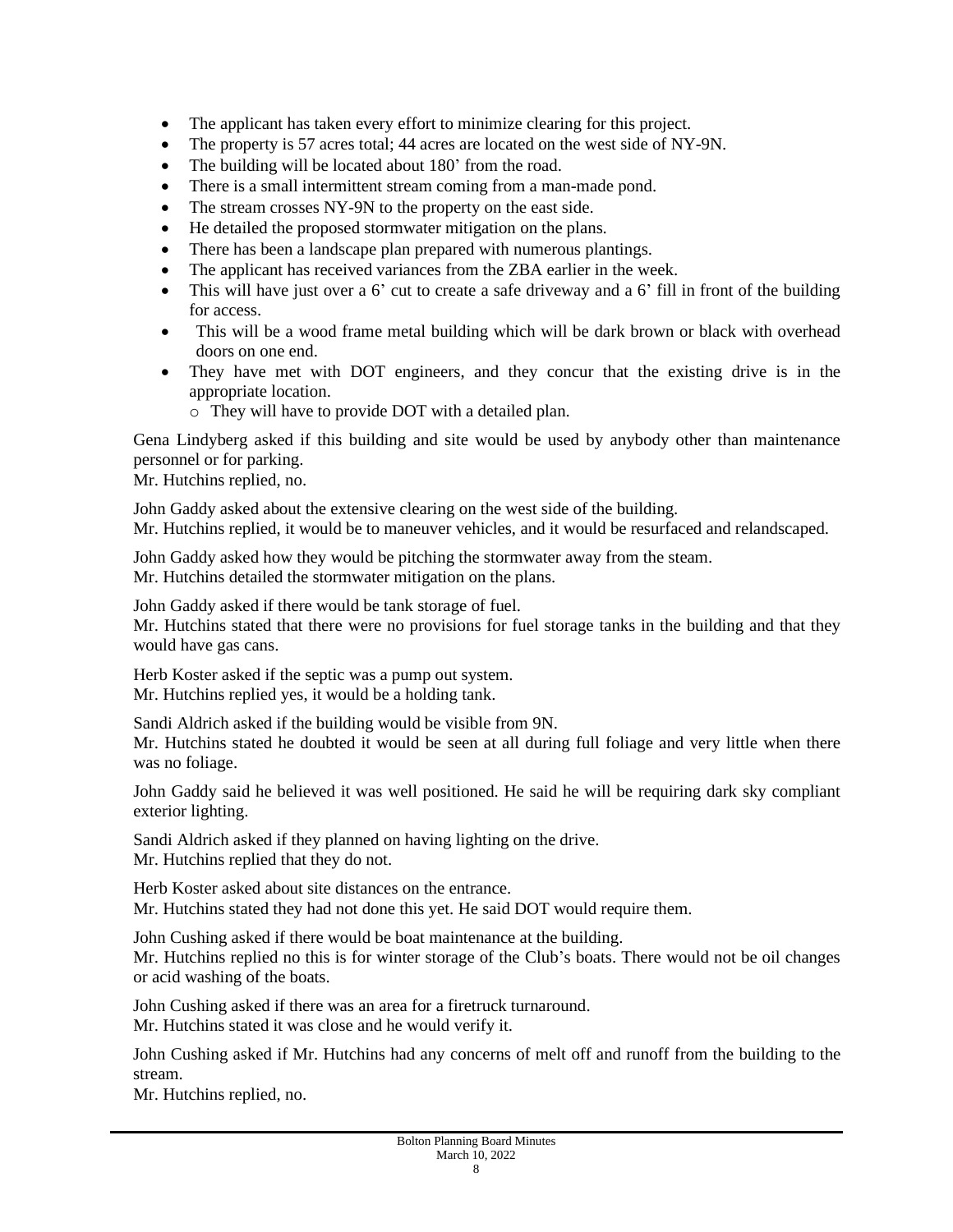### **RESOLUTION:**

**Motion by** John Gaddy to declare the Bolton Planning Board as lead agency for SPR22-01. **Seconded by** Sandi Aldrich.

## **All in Favor. Motion Carried.**

**Motion by** John Gaddy to accept SPR22-01 as complete; waive the Public Hearing, having met the criteria set forth in the code, grant final approval of the project as presented with the following conditions:

- 1) All lighting is to be downward facing and shielded.
- 2) No boat maintenance is to be done on site.
- 3) Any bulk storage of gasoline must come back to this board for approvals, portable cans of gasoline are allowed.
- 4) The building must be dark brown or black.

This motion includes a SEQR  $&$  LWRP analysis and findings of no negative environmental impacts with all aspects favorable to the application as presented

**Seconded by** Sandi Aldrich.

#### **All in Favor. Motion Carried.**

**2. SPR 22-02 Tekmitchov (Lily's)**. Applicant site plan approval for the reuse of former office space totaling 366 sq./ft., to be incorporated into existing bar/ restaurant. Section 171.15, Block 3, Lot 74.1. Zone RB 5000. Property Location: 4960 Lake Shore Drive. Subject to WCPA, SEQR and LWRP review.

Bart Tekmitchov presented the following:

- He would like to knock down a non-load bearing wall and open the empty space next to the hair salon to the bar.
- They would be matching the walls and floors of the two buildings.

John Gaddy inquired about the visibility. Mr. Tekmitchov replied that it would be more visible for safety.

Sandi Aldrich asked if these were strictly interior changes. Mr. Tekmitchov replied yes.

Town Planner Josh Westfall stated that this property has had many variances and this use would be in compliance with the previously granted parking variances.

Mr. Tekmitchov stated that this would be just adding a couple of tables and allow some breathing room away from the bar.

John Gaddy inquired about indoor smoking facilities.

David Smith stated it required a very significant venting system.

John Gaddy said one of the concerns is looking to respect the neighborhood from the spill out that happens late at night.

Mr. Tekmitchov stated this was to detour this from happening.

#### **RESOLUTION:**

**Motion by** John Gaddy to declare the Bolton Planning Board as lead agency for SPR22-02. **Seconded by** Gena Lindyberg.

#### **All in Favor. Motion Carried.**

**Motion by** John Gaddy to accept SPR22-02 as complete; waive the Public Hearing, having met the criteria set forth in the code, grant final approval of the project as presented. This motion includes a SEQR & LWRP analysis and findings of no negative environmental impacts with all aspects favorable to the application as presented.